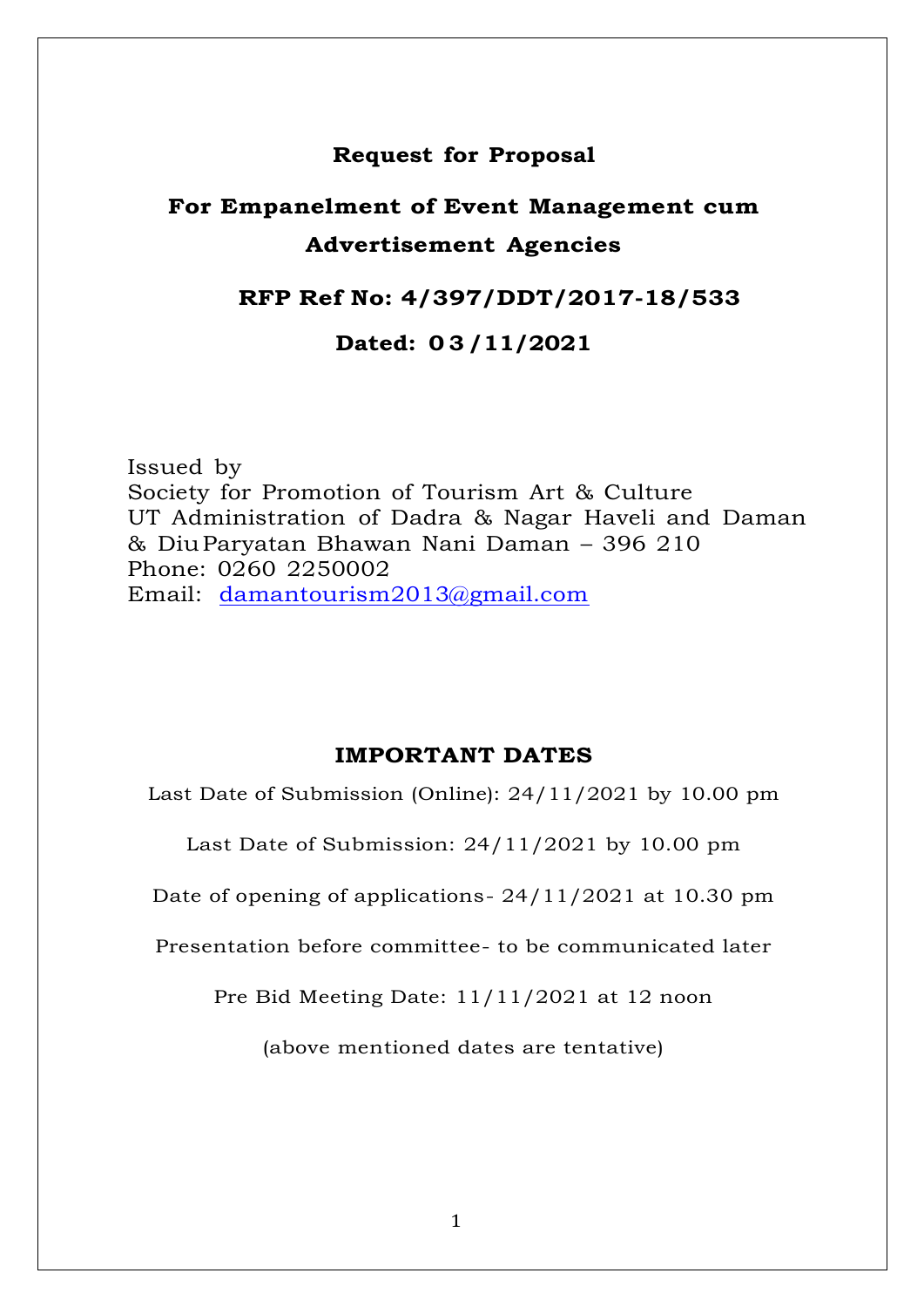Index

|    | <b>Sr No</b> Particulars                                                   | <b>Page Number</b> |
|----|----------------------------------------------------------------------------|--------------------|
|    | <b>CHAPTER 1 INTRODUCTION</b>                                              | 3                  |
| 2. | <b>CHAPTER - 2 SCOPE OF WORK</b>                                           | $4-6$              |
| 3. | CHAPTER 3 - PROCEDURE<br>FOR                                               | $7 - 8$            |
|    | EMPANELMENT OF EVENT MANAGEMENT                                            |                    |
|    | <b>CUM ADVERTISING AGENCIES</b>                                            |                    |
| 4. | CHAPTER 4 - QUALIFYING CRITERIA                                            | $9 - 11$           |
| 5. | CHAPTER 5 - OTHER TERMS<br>$\delta x$                                      | $12 - 14$          |
|    | <b>CONDITIONS</b>                                                          |                    |
| 6. | <b>CHAPTER</b><br><b>SUBMISSION</b><br>6<br>OF<br><b>Contract Contract</b> | 15                 |
|    | <b>DOCUMENTS</b>                                                           |                    |
| 7. | FORM-1                                                                     | 16-18              |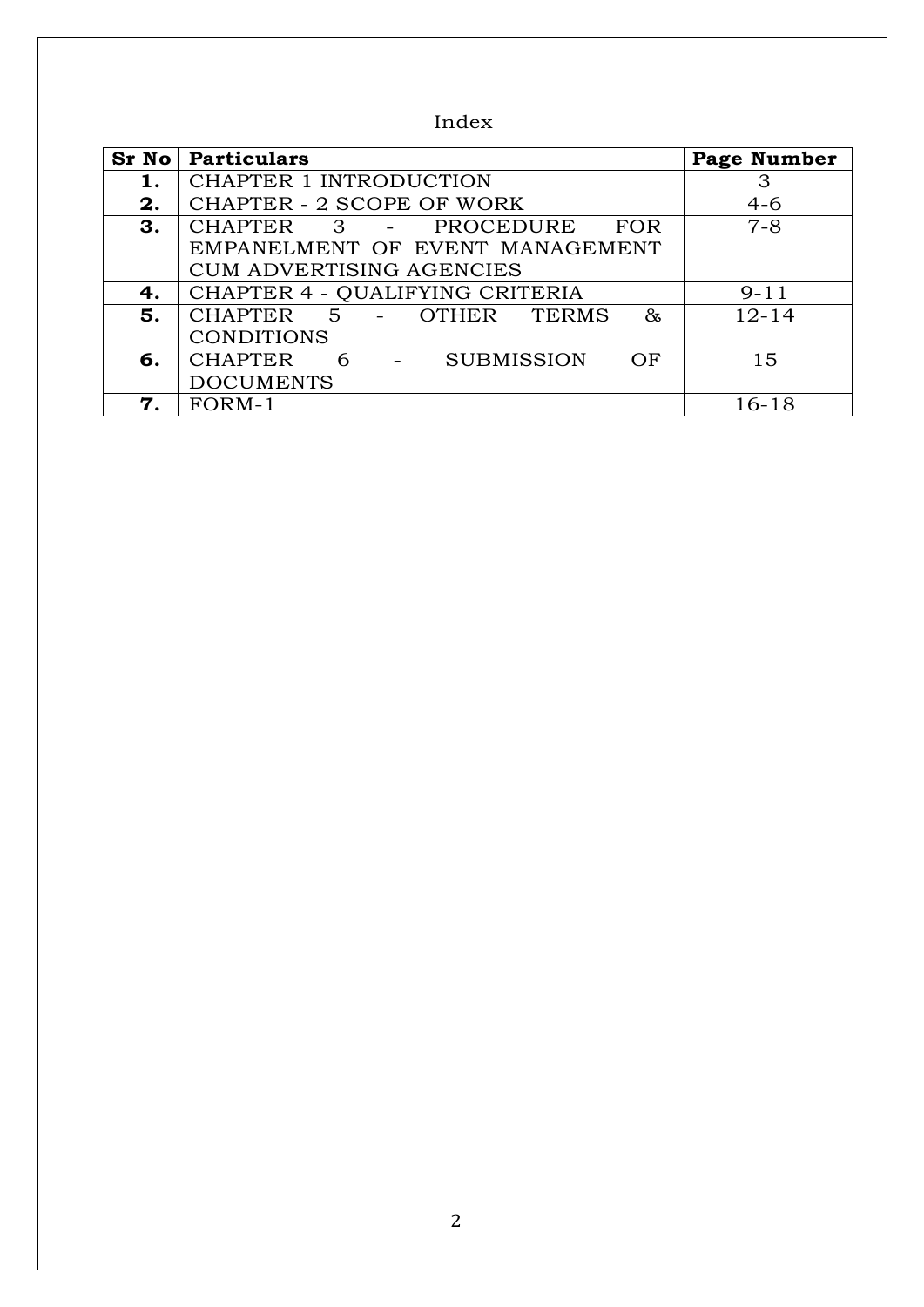## **CHAPTER 1 INTRODUCTION 1.1 EMPANELMENT OF AGENCIES FOR ORGANIZING VARIOUS EVENTS, ROADSHOWS, EXHIBITIONS, ADVERTISING AND PUBLICITY, ETC**

The Society for Promotion of Tourism Art & Culture, UT Administration of Dadra & Nagar Haveli and Daman-Diu, invites applications for empanelment for a period of one (01) year and further extendable for two (02) years, from eligible and reputed marketing/advertising/event management agencies as per the terms and conditions described in the tender document, capable of providing facilities & services for, providing marketing and promotional services, organizing road shows, stall decor, advertisement and publicity, event management etc. as per details enclosed in the tender document.

Agencies interested in applying for the empanelment may submit their duly filled applications with complete information as required as per the document.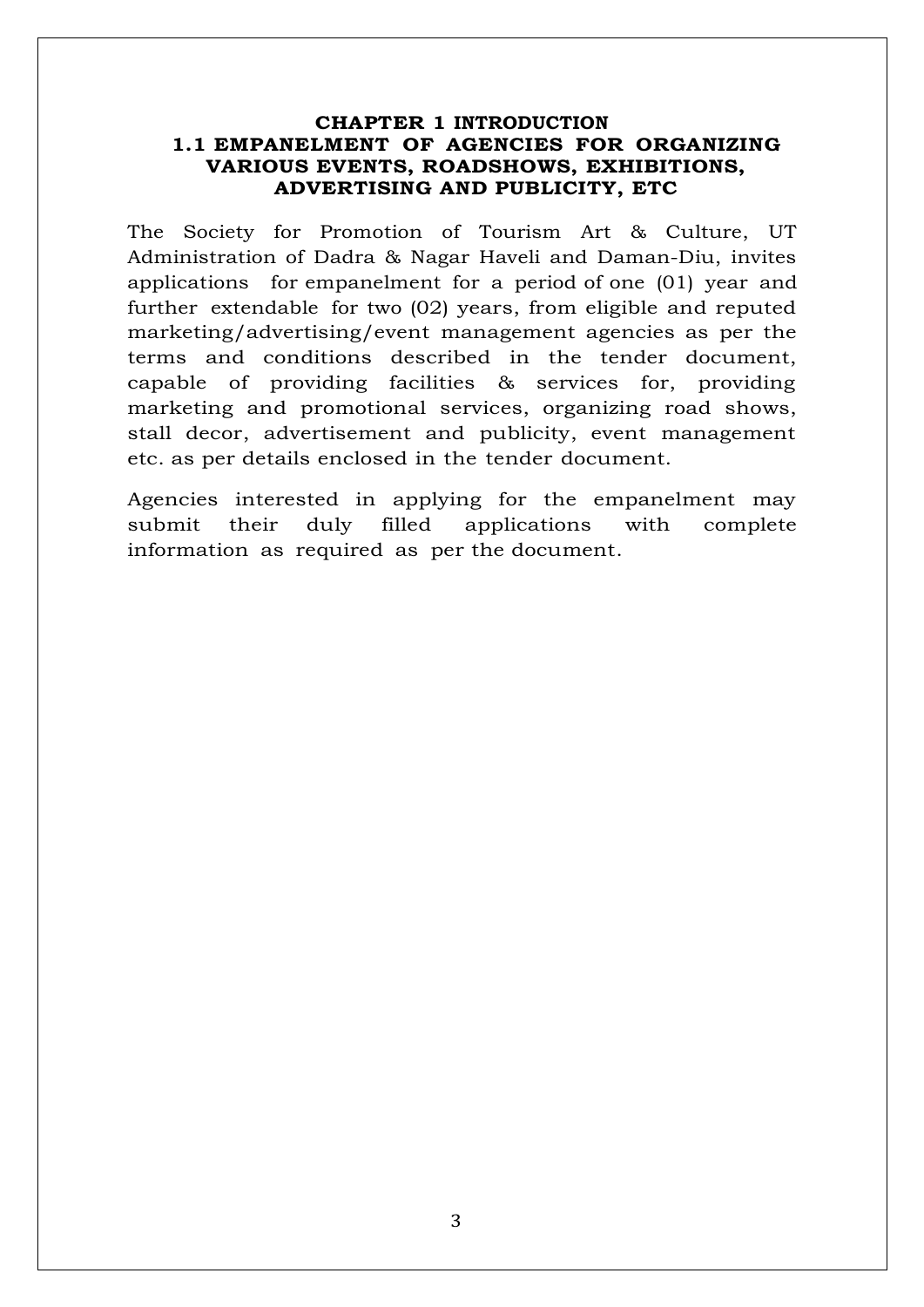## **CHAPTER - 2 SCOPE OF WORK 2.1 SCOPE OF WORK FOR THE EMPANELLED AGENCIES SHALL BE AS BELOW:**

The Society for Promotion of Tourism Art & Culture, Dadra & Nagar Haveli and Daman & Diu is the nodal agency for all marketing and promotion activities for the UT Administration of Dadra & Nagar Haveli and Daman & Diu. The empanelled agencies will work as per the brand strategy approved by the Tender Inviting Authority. The empanelled agencies will be responsible for designing creative elements and execution of the marketing campaigns, media buying, organizing various events, etc. at the most competitive rates.

The selected agency shall deal with the following scope of work.

- a. Maximum of Seven (07) best agencies shall be empanelled by the Tender Inviting Authority. The scope of work for the empanelled agencies shall be, but not limited to the following items in India and overseas:
- b. Designing and Execution of creative campaigns for brand reinforcement, extension, enhancement and promotion of tourism in Dadra & Nagar Haveli and Daman & Diu. Implementing layouts and printing for the following items
	- i. Brochures/Leaflets
	- ii. Posters/Bulletins/Newsletters
- iii. Stage Backdrops/ Outdoor Hoarding/ Indoor Hoardings/ Billboards/Gates
- iv. Annual Reports/Press Booklets etc
- v. Sales brochures, pamphlets, coffee table books, calendars and other related material for the brand, products and events etc.
- c. Designing and creation of Ads and Media buying and release of advertisements in Print, electronic, social media and outdoor media.
- d. Development of TV Commercials and Radio Jingles.
- e. Execution of a cost effective Multi Media Campaign for "Dadra & Nagar Haveli and Daman & Diu Tourism".
- f. Release of advertisements in Print, social media and Electronic channels.
- g. Event Management Support for organizing various events/festivals, food festival, and support in attending various tourism and trade fairs.
- h. Any other work related to media campaign, social media, out of home media campaigns etc.
- i. Complete management and organization of international events and road shows.
- j. Implementing advertising campaign and media plan for Print Media and Electronic Media including production of commercials/films/ documentaries on Dadra & Nagar Haveli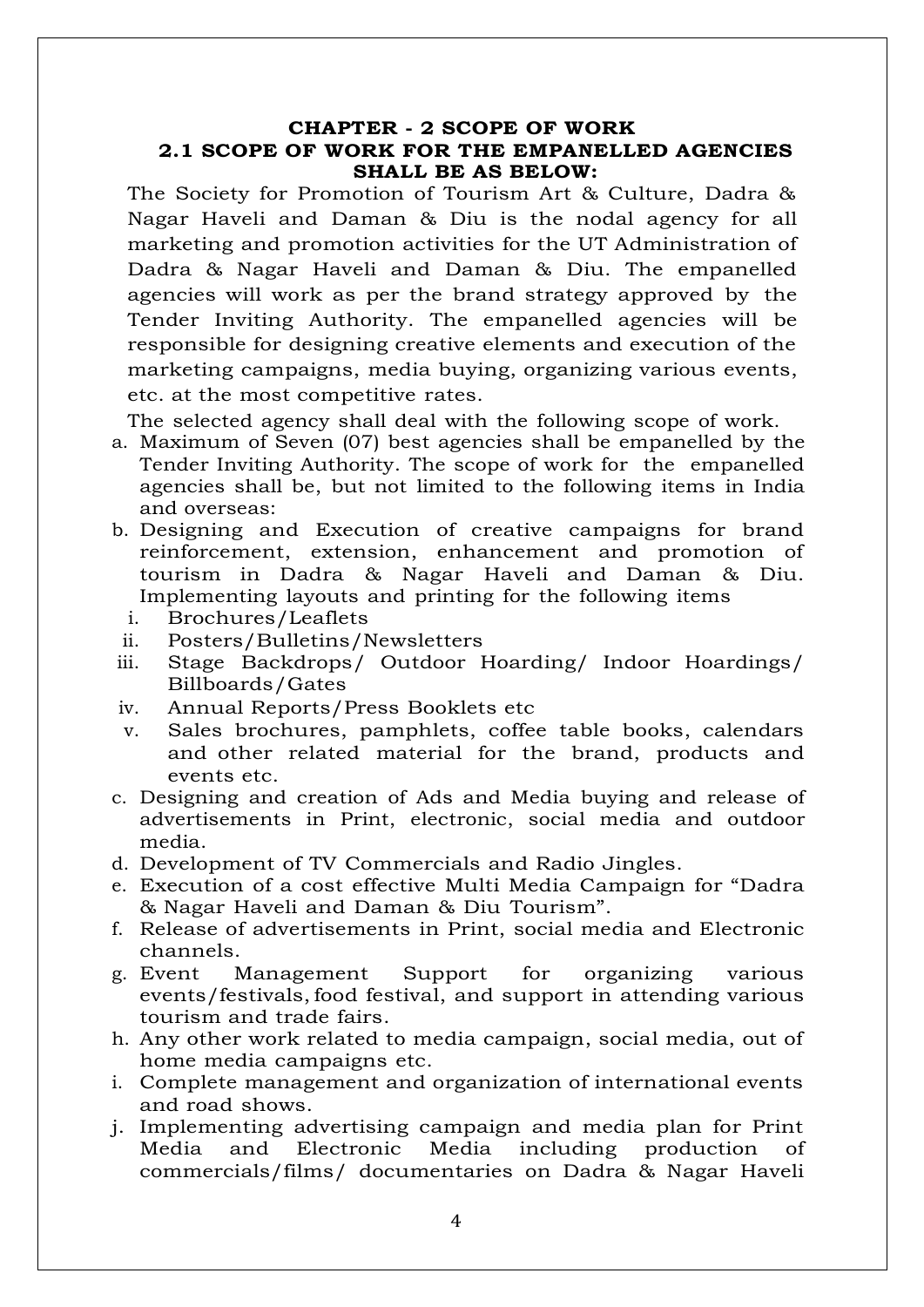and Daman & Diu of various time durations in English and in various other languages as per the brief and creative sanction given by Tender Inviting Authority.

- k. To implement advertisement campaign for Society for Promotion of Tourism Art & Culture, DNH & DD.
- l. To negotiate with various media houses and obtain the most competitive rates for various media campaigns to be undertaken by Society for Promotion of Tourism Art & Culture, DNH & DD in print, audio and visual media and to liaise with the media organizations on behalf of the Department while finalizing such campaigns.
- m.To assist Society for Promotion of Tourism Art & Culture, DNH & DD in handling event management of various press conferences, road shows etc. in Dadra & Nagar Haveli and Daman & Diu and in other places of the country and abroad.
- n. To execute the design, decor of the exhibition, set up highlighting beaches, churches, cultural heritage, cuisine, tourist places, etc. and printing and supply of multi color brochures in different languages.
- o. Making of films, Interactive, Website, CD Rom and other media applications.
- p. The Agency will develop necessary Creatives, artwork and script for TVCs, radio jingles online and digital advertising, promotional materials, in-branch display utilities, contests, customer loyalty programs, BTL activities, etc. and implement the same.
- q. Conceptualization and visualization of various events and cultural festivals as per brief received by the Society for Promotion of Tourism Art & Culture, UT Administration of Dadra & Nagar Haveli and Daman & Diu and plan on Concept, Layout, Thematic understanding,
- r. Quality of visual Appeal, Quality of Artists, Blend of Cultural Experiences, Overall Project Management Capabilities, Development & Execution of events.
- s. Complete Stagecraft, Green Rooms, Sound, AV, Relay, Lighting, Public Seating, Barricading, Public Lighting, Refreshments Stalls, Waste Management, Security, etc.
- t. Proposing Artists, Artists Bookings, Artist Coordination, Artists Management, Artists Security, F&B, Travel & Transport, TBL, etc. Complete show management during the events and Complete Photography, Videography, AV Production and related activities for all the events/festivals
- u. Designing and preparation of national/state level tableaux for the UT of DNH & DD.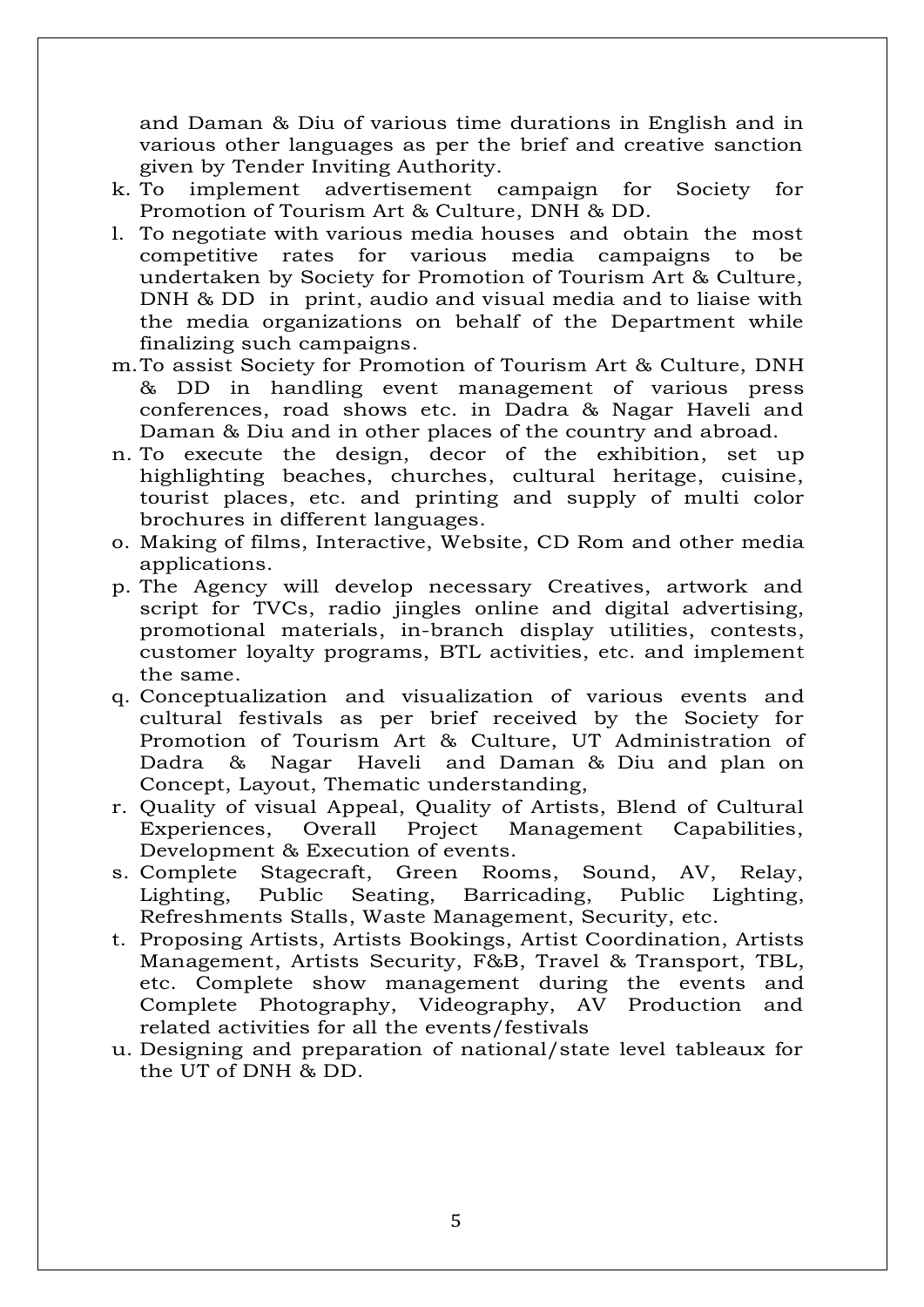## **2.2 DURATION OF EMPANELMENT OF EVENT MANAGEMENT CUM ADVERTISING/MARKETING AGENCIES**

- a. The empanelment of selected agencies shall be for a period of one (01) year, from the date of empanelment which may be extended further for a period of two (02) years depending on satisfactory performance of the empanelled agencies.
- b. The empanelled agencies will work with the Society for Promotion of Tourism Art & Culture and undertake all marketing and promotional activities. However, in case of unsatisfactory performance by an empanelled advertising/marketing agency, the Society for Promotion of Tourism Art & Culture shall be at liberty to terminate the empanelment of the said agency by giving a notice of 15 days in writing.
- c. In any case Society for Promotion of Tourism Art & Culture reserves the right to curtail the period of empanelment and to issue fresh RFP for empanelment of agencies during any time of the empanelment period, solely at its own discretion and without giving any notice to the empanelled agencies.
- d. The Society for Promotion of Tourism Art & Culture also reserves the right to invite open tenders from open market for events/ activities proposed to be organized.
- e. The Empanelled agencies will have to participate in all tenders floated by the Society for Promotion of Tourism Art & Culture and if any agency is found to be following unfair business practice such as cartelling, making offers and monetary consideration to any staff of the Society for Promotion of Tourism Art & Culture, engaging in corrupt practices, violating terms and conditions of the tender, showing unsatisfactory service delivery and output etc the concerned agency will be removed from the panel.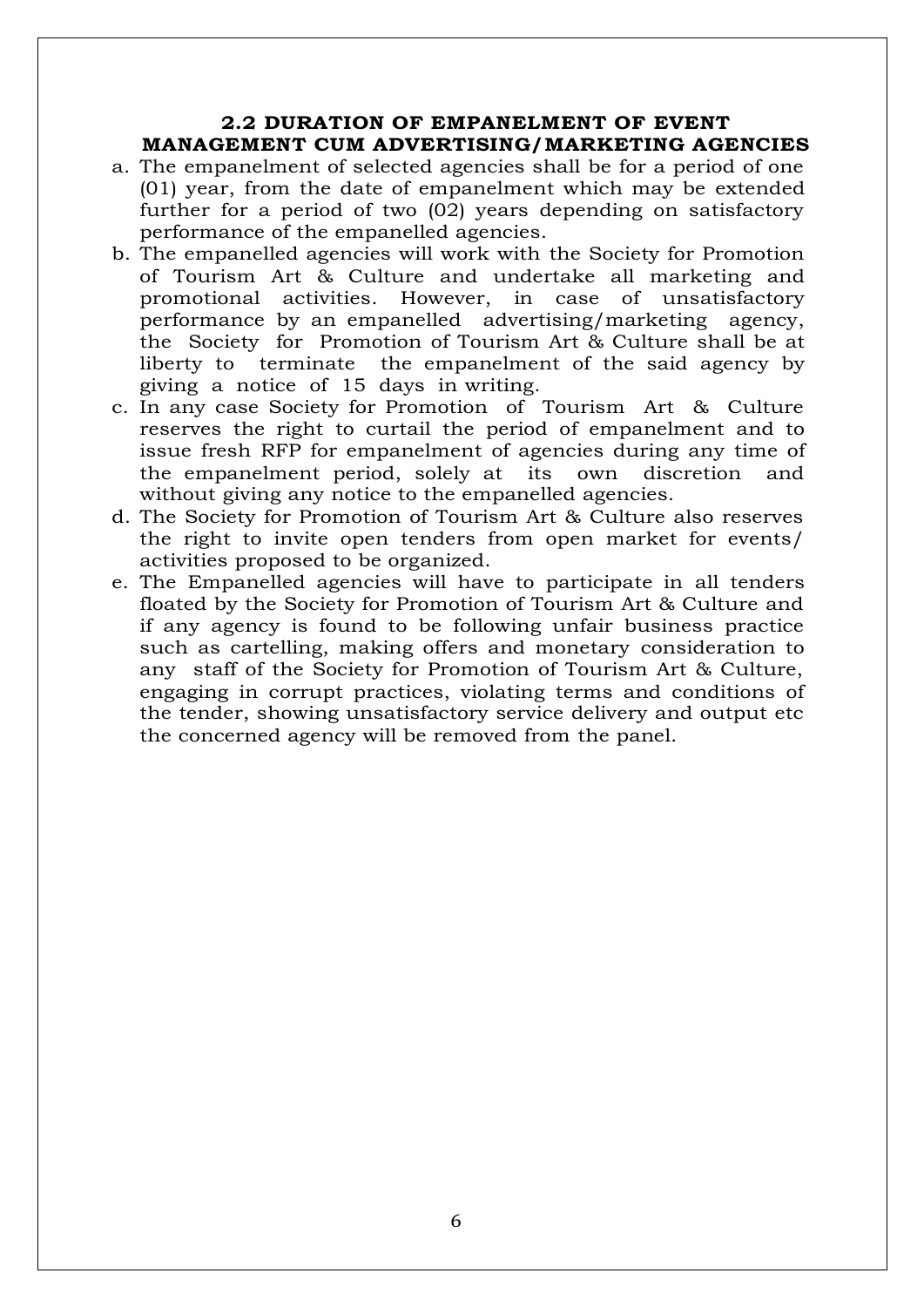#### **CHAPTER 3**

## **3.1 PROCEDURE FOR EMPANELMENT OF EVENT MANAGEMTN CUM ADVERTISING AGENCIES**

- a. An initial screening of all the applications will be undertaken at Department level after evaluation of all the applications on the basis of qualifying criteria as laid down in para titled "Prequalifying Criteria" below.
- b. The Event Management cum Advertising Agency, who fulfill the terms and conditions prescribed in the empanelment document and qualify in the pre qualification criteria as per chapter 4 will be called for presentation by the Society for Promotion of Tourism Art & Culture, DNH & DD.
- c. All the proposals received will be scrutinized to assess the eligibility based on the pre qualifying criteria.
- d. Those proposals which do not meet the pre qualifying criteria will be rejected, forthwith, or at any stage of detection.
- e. Agencies not fulfilling the qualifying criteria are therefore advised not to apply.
- f. Subsequent to the presentation and technical evaluation, agencies scoring minimum 70 marks shall be qualified. Thereafter, seven (07) agencies obtaining highest marks will be awarded letter of empanelment. However, the number of selected/empanelment agencies may be lower which will be decided by the tender inviting authority.
- g. The evaluation for empanelment of agencies will be done on the following aspects:
	- 1. Existing office set up of the agency and the lists of creative personnel available on its payroll/retainer basis, Creative software available in the office, no of computers, printers, scanners etc. give full details. (Enclose details and write up on the letterhead of the company).
	- 2. List of existing and retained clients and work done for these clients in the past years.
	- 3. Work done in event management for the past years.
	- 4. Capacity of the agency to undertake media buying and develop advertising campaigns for the Dadra & Nagar Haveli and Daman & Diu Tourism, advertising templates based on the data provided by the DNH & DD Tourism.
	- 5. Presentation and the proposed approach given by the Agency to promote Dadra & Nagar Haveli and Daman & Diu as a world class tourism destination before the selection committee regarding its approach, methodology to be followed, capacities, experience, existing facilities and the overall access to talent pool so as to evolve a best media and advertisement campaign for the Dadra & Nagar Haveli and Daman & Diu Tourism, tie ups with leading national and international media houses.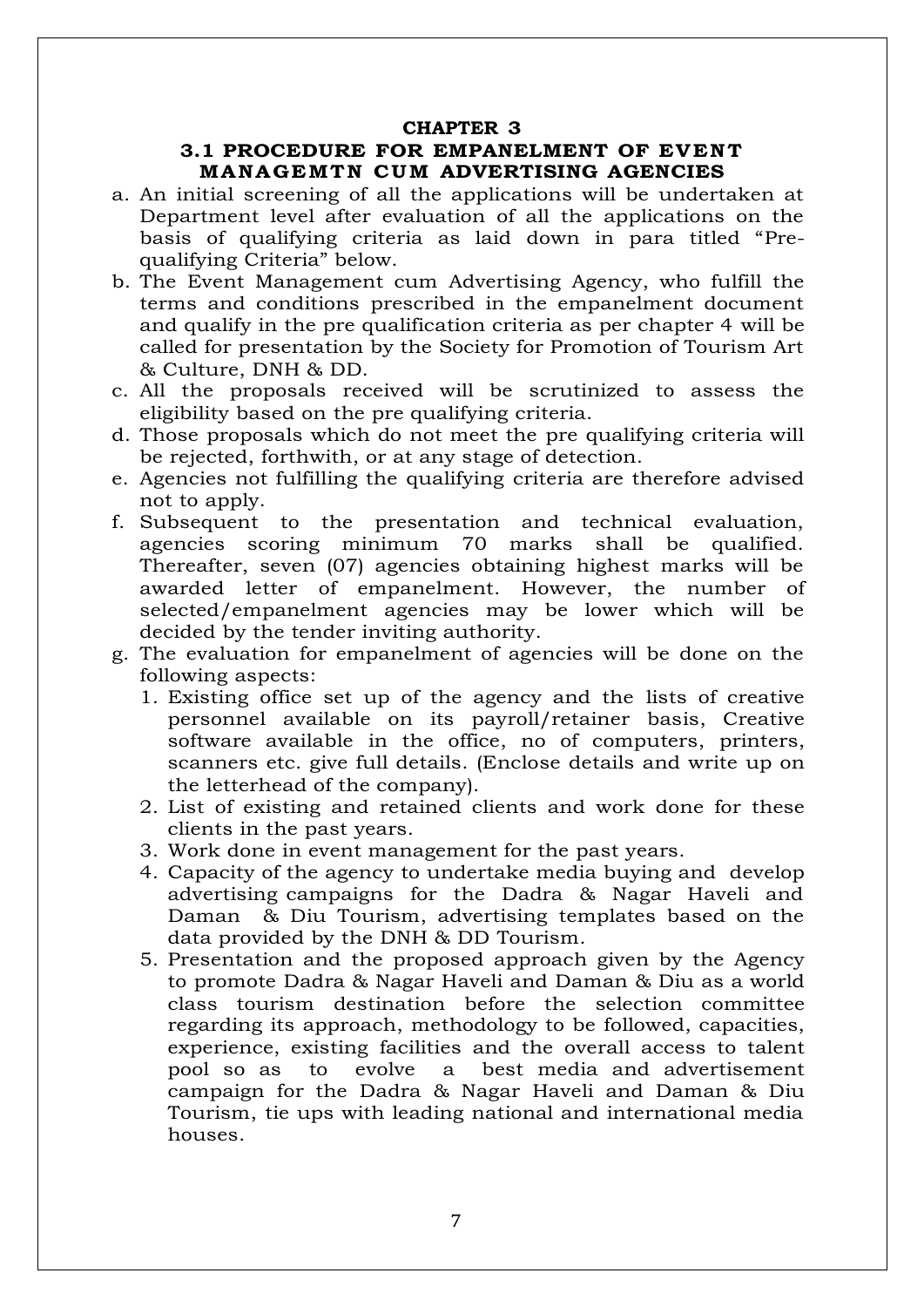- 6. The empanelment process shall be based exclusively on the creative and technical parameters only. No financial bids are required to be submitted at this stage.
- 7. The agencies fulfilling the eligibility criteria will be requested to make a presentation of some of their recent creative's done by their Team, both for print and electronic media. A specific theme may be given for the presentation by Society for Promotion of Tourism Art & Culture.
- 8. The agencies will be evaluated based on the following:
- The agencies understanding of the Tourism Industry in Dadra & Nagar Haveli and Daman & Diu.
- Quality of Personnel, in term of experience, exposure to different products, etc.
- Recent creative work done for print media/ Electronic Media and past track record.
- Recent posters/brochures on products designed by them especially for tourism sector.
- TV Commercials/Radio Jingles madeby them in last 18 months.
- Availability of infrastructure facilities.
- Media buying capabilities.
- Clients handled
- Work done in the past with special focus on tourism promotion.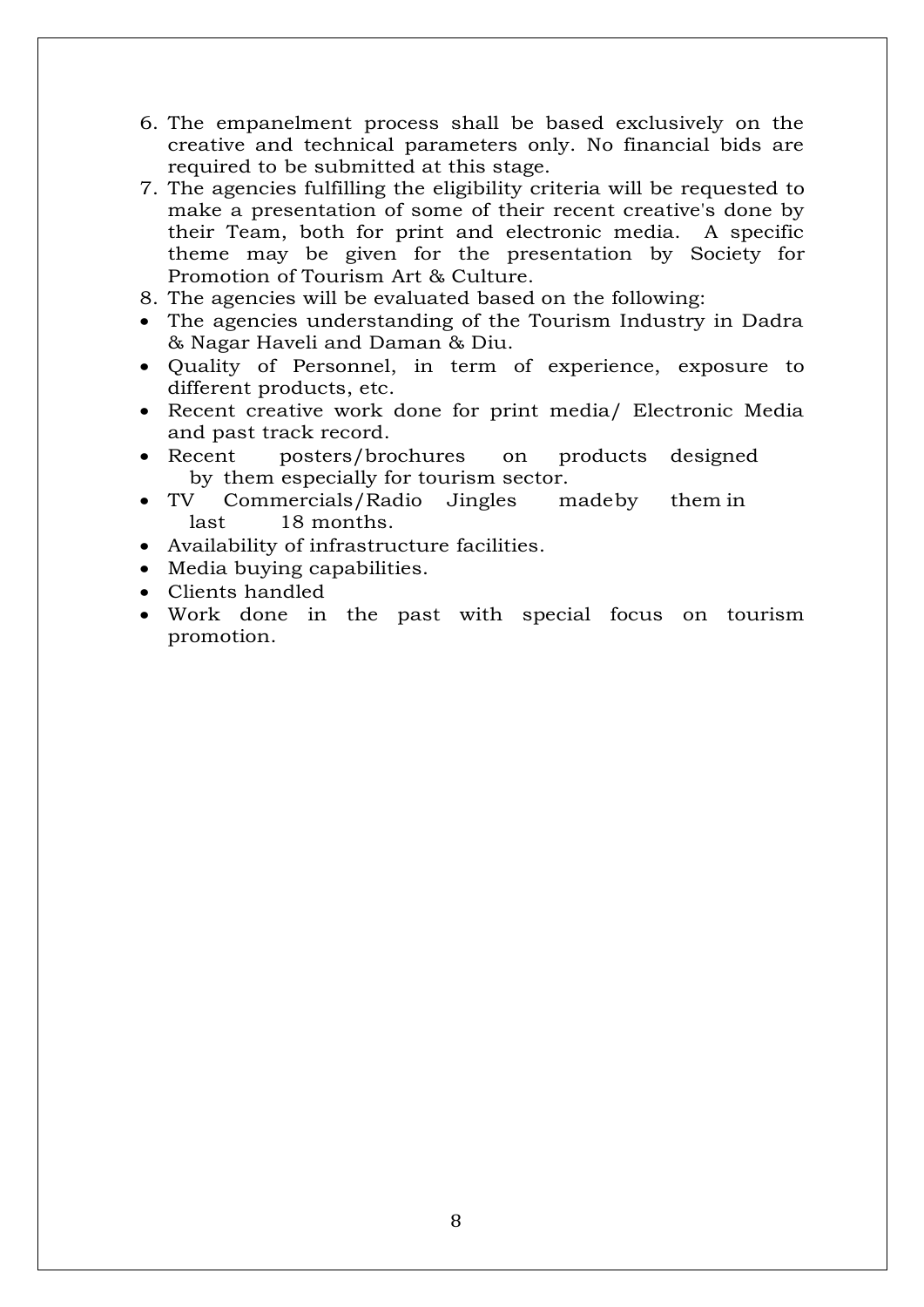## **CHAPTER 4 QUALIFYING CRITERIA**

The Society for Promotion of Tourism Art & Culture shall evaluate the capabilities of the Event Management cum Advertising Agencies based on their profile and also keeping in view of the following criteria. Agencies not fulfilling the below criteria need not apply.

## **4.1 Pre - Qualification Criteria**

- a. A Bidder can be a company/ partnership firm/ other legal entity incorporated/ established as per the applicable laws in India. A consortium/Joint venture of entities shall be allowed (number of agencies for consortium/JV shall be limited to two agencies only) to bid and shall be considered for evaluation under this Tender.
- b. The agency must be in operation in India minimum from past 5 years in the same line of business. As proof the agency may submit proof (Invoices/work orders/agreement copies/Purchase Order) of any assignment executed 5 years before the tender due date. (\*Same line of business here stands for the business of events, exhibitions, road shows, creative designing, Advertising, branding, marketing, Media & communications as per point number c. & d.)
- c. The agency must have executed at least three (03) events/ Exhibitions (for Tourism/Travel Marts)/ road shows/ award functions/ VVIP Visit/ annual festival of Tourism for any Tourism Department/ ITDC/ any state tourism development board/ Art & Culture Department/ Society for promotion of Tourism or arts/ Any subsidiary of Tourism Department or board/ Chambers of Industry Association in last five years out of which at least one (1) assignment must be of value Rs.1 crore and two (2) assignments must be of value Rs.50 lacs each or more. (Documentary proof in this regard must be submitted)
- Note: The Work order or Work allotment for execution of VVIP visit shall be from any Government Department but it should include at least basic production works for the execution of the Event.
- Note: The Work order/ allotment for only fabrication/ installation/ providing/ managing a single pavilion/ stall in exhibition/ travel mart shall not be considered in these criteria.
- d. The agency must have done at least three (03) creative designing for Publicity/outdoor branding/venue branding/ gates/ public relation handling/ Social Media Management/ production of short films/radio jingles for any Government Organization/ PSUs/ Chambers of Industry Association out of which at least two (2) assignments must be of value Rs. 50 Lakhs each or more. (Documentary proof in this regard must be submitted)
	- Note: The Work order/allotment for only news paper advertisement or releasing the news paper advertisement shall not be considered in these criteria.
- e. The agency must have average annual turnover of Rs. 5 crores in last four financial years from the same line of business. A CA certificate in this regard must be submitted as proof.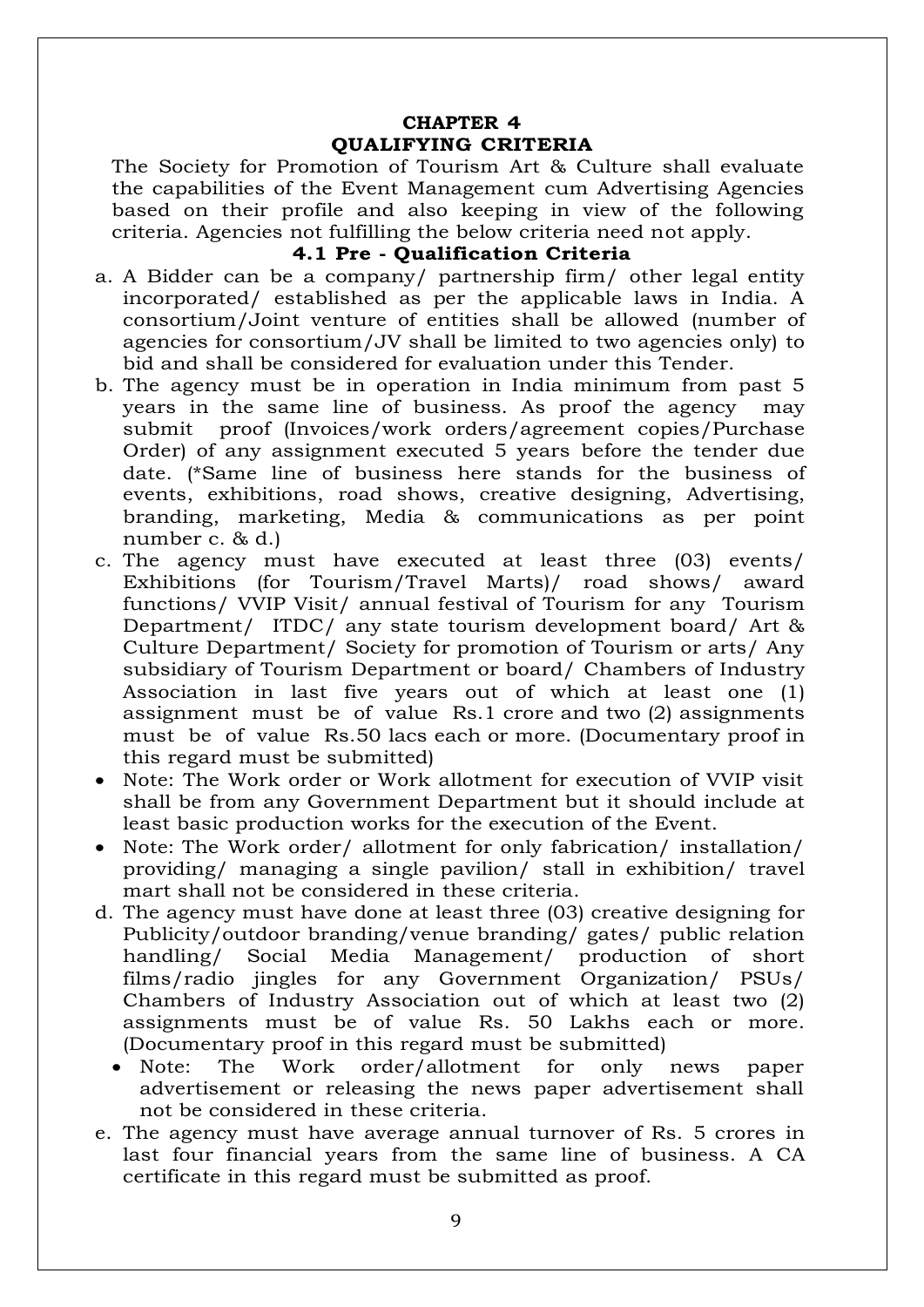# **4.2 Technical Qualification Criteria**

The agencies fulfilling the pre qualification criteria will be asked to make a presentation before a committee constituted by the Administration for this purpose. The agencies will be evaluated on the following parameters and the presentation.

| <b>SrNo</b> | <b>Evaluation criteria</b>                                                |              | <b>Maximum</b> |
|-------------|---------------------------------------------------------------------------|--------------|----------------|
|             |                                                                           |              | <b>Marks</b>   |
| 1.          | TECHNICAL CAPACITY OF THE<br><b>BIDDER</b>                                |              | 60             |
|             | Number of assignments (events/ Exhibitions                                |              |                |
|             | for Tourism/Travel Marts/ road shows/ award                               |              |                |
|             | functions/ VVIP Visit/ annual festival of                                 |              |                |
| 1.1         | Tourism for any Tourism Department/                                       |              | 20             |
|             | ITDC/any state tourism development board/Art                              |              |                |
|             | & Culture Department/ Society for promotion of                            |              |                |
|             | Tourism or arts/ Any subsidiary of Tourism                                |              |                |
|             | Department or board/Chambers of Industry                                  |              |                |
|             | Association in last ten years) shall be awarded                           |              |                |
|             | marks as under: (minimum three (03)                                       |              |                |
|             | assignments required to be eligible as per clause<br>4.1 (c) of this RFP) |              |                |
|             | <b>Number of Additional</b>                                               | <b>Marks</b> |                |
|             | <b>Projects</b>                                                           |              |                |
|             | 03 projects to 05 Projects                                                | 07           |                |
|             | 06 projects to 07 projects                                                | 13           |                |
|             | More than07 projects                                                      | 20           |                |
|             | Note:                                                                     |              |                |
|             | The Work order or Work allotment for execution                            |              |                |
|             | of VVIP visit shall be from any Government                                |              |                |
|             | Department but it should include at least basic                           |              |                |
|             | production works for the execution of the Event.                          |              |                |
|             | Work<br>order/allotment<br>The<br>$\bullet$                               | for<br>only  |                |
|             | fabrication/installation/providing/ managing a                            |              |                |
|             | single pavilion/stall in exhibition/travel mart                           |              |                |
|             | shall not be considered in these criteria.                                |              |                |
|             | Number of assignments (of creative designing                              |              |                |
|             | for Publicity/outdoor branding/venue                                      |              |                |
|             | branding/gates/public relation                                            | handling/    |                |
| 1.2         | Media<br>Management/ production of<br><b>Social</b>                       |              | 10             |
|             | short films/radio jingles for any Government                              |              |                |
|             | Organization/ PSUs/ Chambers of Industry                                  |              |                |
|             | Association) shall be awarded marks as under:                             |              |                |
|             | (minimum three (03) assignments required to be                            |              |                |
|             | eligible as per clause $4.1$ (d) of this RFP)                             |              |                |
|             | <b>Number of Additional</b>                                               | <b>Marks</b> |                |
|             | <b>Projects</b>                                                           |              |                |
|             | 03 projects to 05 projects                                                | 03           |                |
|             | 06 projects to 07 projects                                                | 07           |                |
|             | More than 07 projects                                                     | 10           |                |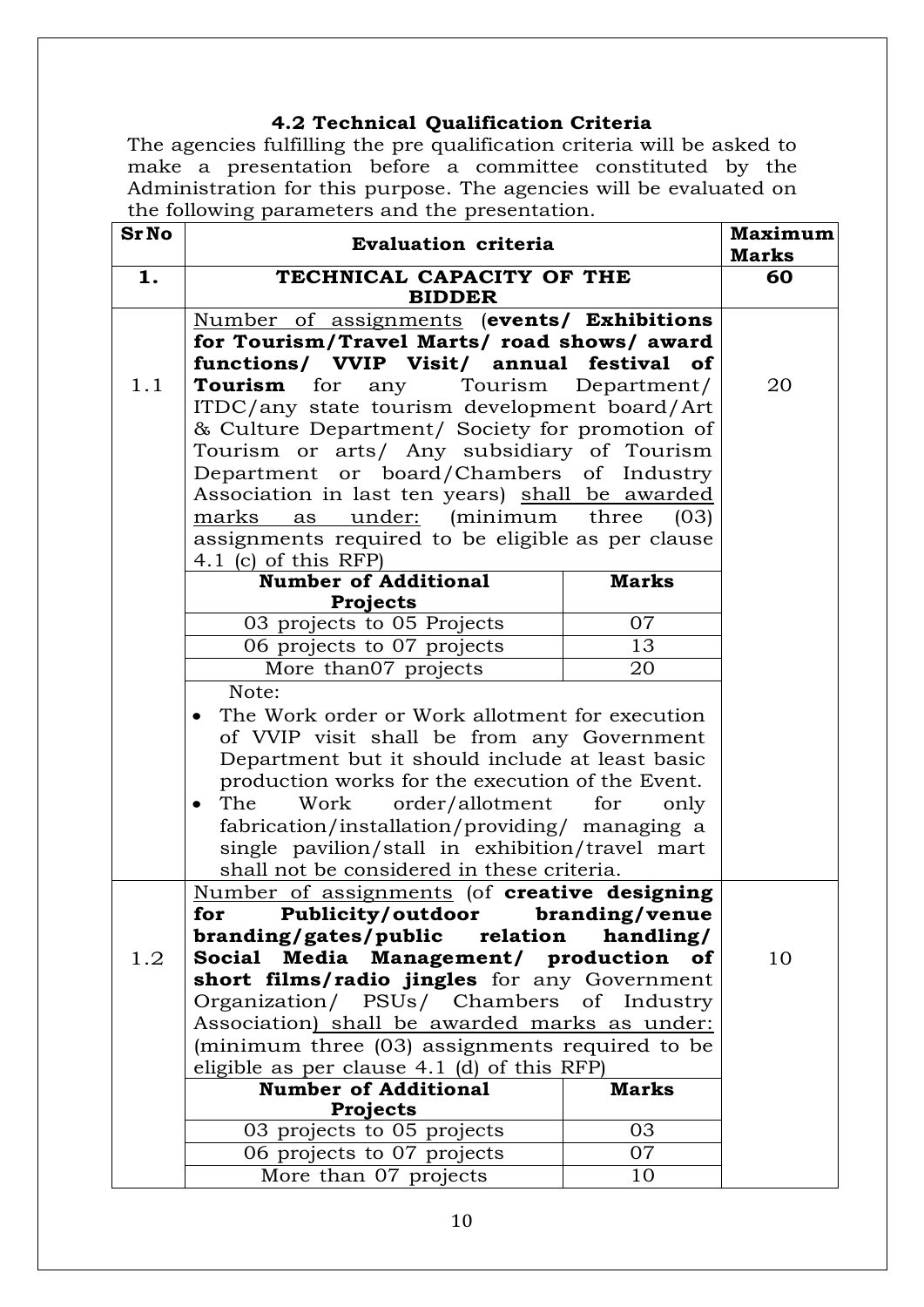|              | Note:<br>The Work order/allotment for only news paper<br>advertisement or releasing the news paper<br>advertisement shall not be considered in these                        |              |     |  |
|--------------|-----------------------------------------------------------------------------------------------------------------------------------------------------------------------------|--------------|-----|--|
|              | criteria.                                                                                                                                                                   |              |     |  |
|              | Relevant Experience in Past years: The agency<br>must be in operation in India from minimum                                                                                 |              |     |  |
| 1.3          | past 5 years in the same line of business to be<br>eligible as per clause 4.1 (b) of this RFP                                                                               |              | 15  |  |
|              | <b>Experience in Years</b>                                                                                                                                                  | <b>Marks</b> |     |  |
|              | $\overline{5}$ Years $\leq 7$ Years                                                                                                                                         | 05           |     |  |
|              | $> 7$ Years $\leq 10$ Years                                                                                                                                                 | 10           |     |  |
|              | $> 10$ Years                                                                                                                                                                | 15           |     |  |
| 1.4          | Average annual turnover of Company:<br>minimum average annual turnover of last four<br>financial yeas shall be 5 crores to be eligible as<br>per clause 4.1 (e) of this RFP |              | 15  |  |
|              | Cumulative turnover of                                                                                                                                                      | <b>Marks</b> |     |  |
|              | Company                                                                                                                                                                     |              |     |  |
|              | 05 Crore $\leq$ 10 Crore                                                                                                                                                    | 05           |     |  |
|              | $> 10$ Crore $\leq 15$ Crore                                                                                                                                                | 10           |     |  |
|              | >15 Crore                                                                                                                                                                   | 15           |     |  |
| $\mathbf{2}$ | <b>PRESENTATION</b>                                                                                                                                                         |              | 40  |  |
| 2.1          | Presentation<br>reflecting Concept, Proposed<br>Methodology & Work Plan to create DNH & DD as<br>a Tourism brand.                                                           |              | 40  |  |
|              | Evaluation will be based on the quality of<br>presentation.                                                                                                                 |              |     |  |
|              | TOTAL MARKS (1+2)                                                                                                                                                           |              | 100 |  |

**\*** agencies scoring minimum 70 marks shall be qualified. Thereafter, seven (07) agencies obtaining highest marks will be awarded letter of empanelment. However, the number of selected/empanelment agencies may be lower which will be decided by the tender inviting authority.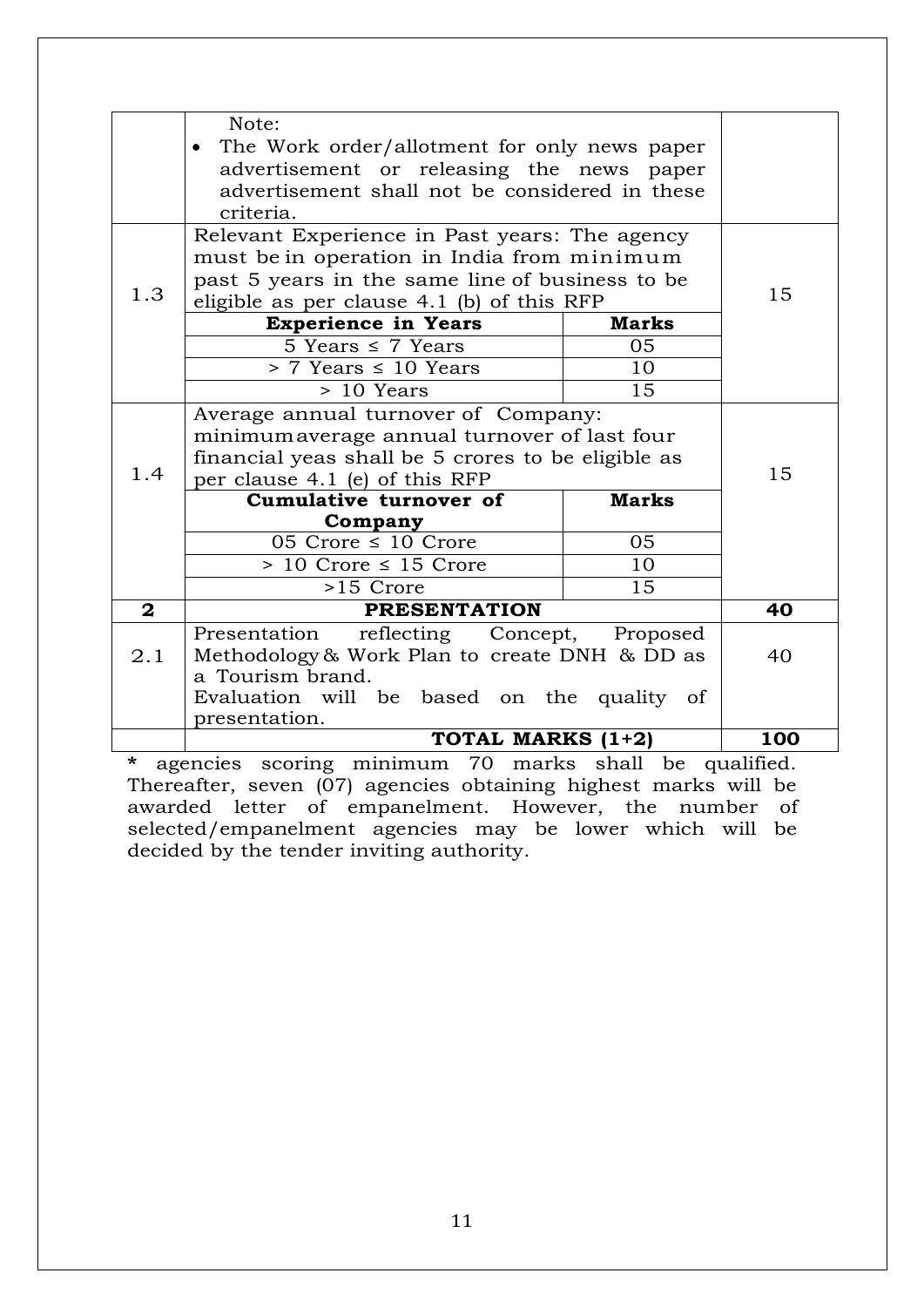#### **CHAPTER 5**

#### **OTHER TERMS & CONDITIONS**

#### **5.1 The following terms and conditions will be applicable for the agencies.**

- a. The agency will have to abide by the guidelines and the standards laid down by the ADVERTISING/MARKETING STANDARDS COUNCIL OF INDIA/ Govt regulations and shall not create anything on behalf of the Department that will be violate any moral standards, legal framework and Government guidelines. In case the agency fails to meet these guidelines then Society for Promotion of Tourism Art & Culture will terminate the empanelment and forfeit the EMD.
- b. In case there are any allegations from any third party regarding plagiarism and infringement of any copyright, then the sole responsibility and the consequent legal proceedings for the same shall be that of the agency and the empanelled agency will have to indemnify the Society for Promotion of Tourism Art & Culture against the same. The empanelled agency will have to indemnify and keep indemnified the Society for Promotion of Tourism Art & Culture against any or all claims arising out of any or all actions of the agency.
- c. The firm should provide their services on 24 hrs basis and the firm should publish the advertisements within 24 hours and should provide at least two months credit facility from the date of submission of fully completed bills, to the Department.
- d. The Empanelment Application shall be clear and without any condition. Conditional Empanelment application shall be summarily rejected.
- e. TDS/ Income Tax etc. will be deducted at source from the bills of contractor as admissible under the rules.
- f. Service Tax is payable as admissible under the rules.
- g. If any dispute arises out of the contract with regard to the interpretation, meaning and breach of the terms of the contract, the matter shall be referred to by the parties to sole Arbitrator decided by Society for Promotion of Tourism Art & Culture, DD, and whose decision shall be final. Provision of the Arbitration and Conciliation Act, 1996 or any statutory modification or reenactment thereof and the rules made there under and for the time being in force shall apply to the Arbitration proceeding under this clause
- h. Penalties
	- 1. In case of delay in execution of the assigned work by the executing agency, the tender inviting authority may impose a penalty of 0.5% of the project value per day or part thereof of delay (subject to maximum of 10%). may be imposed by the tender inviting authority. If the delay is beyond 2 weeks then the tender inviting authority may annul the project and shall be free to get it done from other agency at the risk and costs of the appointed agency. The tender inviting authority may debar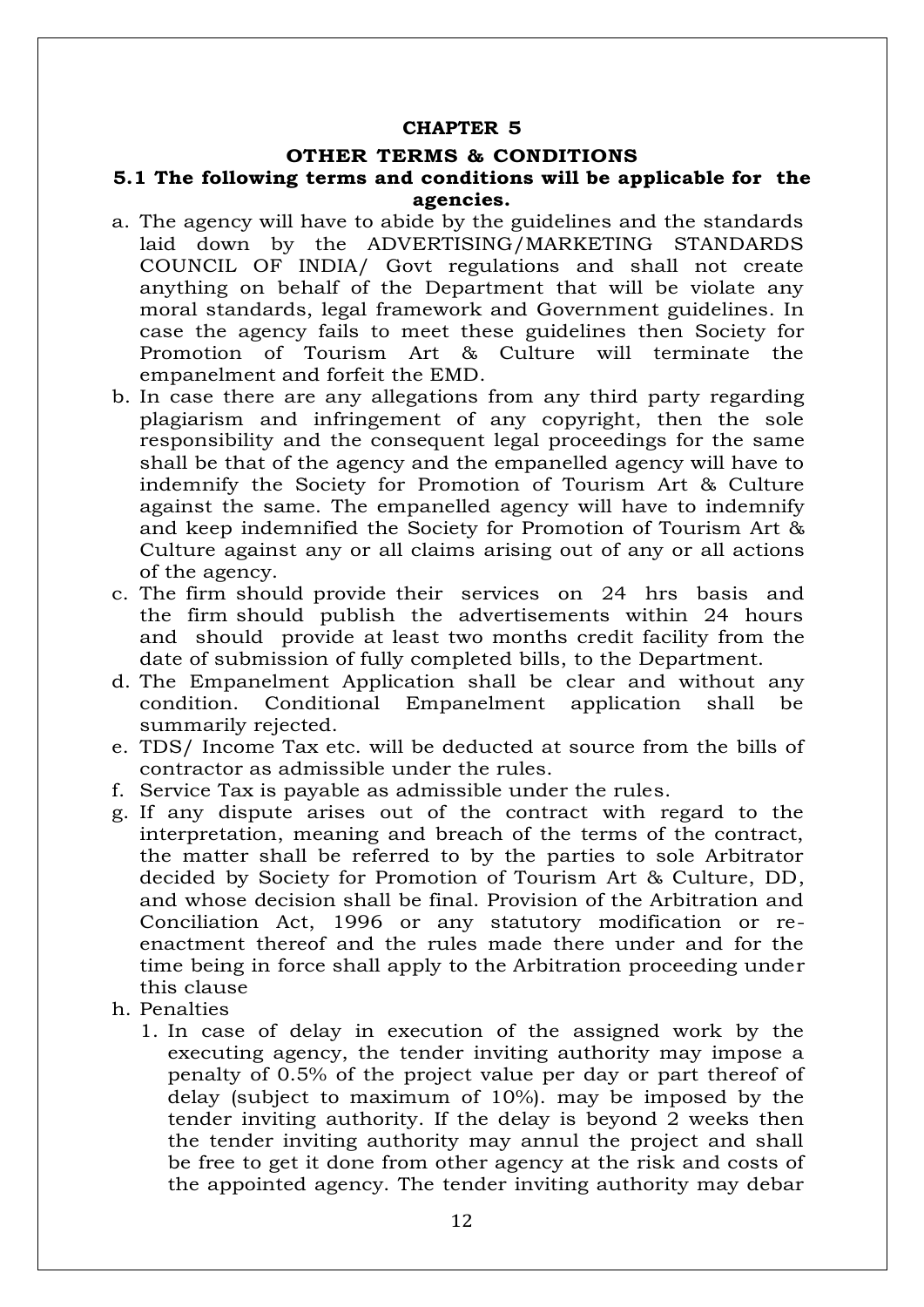and blacklist the Agency for applying in its future empanelment also if found non-satisfactory or faulty work.

- 2. If any of the services performed by the Agency fail to conform to the specifications of the assigned project or in the event of failure of the project due to indifferent (such as inadequate interactions with the tender inviting authority), negligent (such as quality of deliverables not up to the mark), non supportive attitude ( such as non-engagement of adequate resources in the prescribed time frame), of the Agency and the tender inviting authority decides to abort the contract because of such failure, then a sum up to 50% of the value of the contract shall be recovered from the Agency.
- i. The Agency shall not enter into illicit cartel arrangements with other empanelled agencies, failing which the empanelment will be terminated immediately.
- j. The agency will obtain the most competitive rates while executing Road shows, exhibition, events and media buying.
- k. Bill should be accompanied by the advertisement clippings of Newspaper in which advertisement has been published.
- l. Each firm empanelled shall provide a security deposit of Rs.10,00,000/- (Rupees Ten lakhs) which will be non interest bearing and will be valid for a period of 36 months from the date of award of contract. The same will be returned after successful completion of the empanelment by the firm. The bank guarantee will be forfeited by the Society for Promotion of Tourism Art & Culture in case the agency violates any terms and conditions of the empanelment.
- m.At the time of each event of value Rs. 50 Lacs & above a separate security deposit/Bank Guarantee of 10% of the value of the project/ event must also be submitted. The same shall be non interest bearing and will be valid for a period of 6 months from the date of award of contract for the said event. This security deposit shall be returned within 7 days of the successful completion of that particular event.
- n. There shall be no assurance of fixed quantum of work from the Society for Promotion of Tourism Art & Culture to the agencies.
- o. The agencies fulfilling the above requirement should submit their Application in the name of Member Secretary SPOTAC, Paryatan Bhawan, Nani Daman, UT Administration of Daman & Diu and Dadra & Nagar Haveli in a sealed/taped cover so as to reach this office as per last date and time mentioned in this RFP and super scribed "Application for Empanelment of Advertising Agency/Marketing". The date for presentation before the Selection Committee will be intimated to the applicants after the initial screening of the applications by the Society for Promotion of Tourism Art & Culture.
- p. Applications will be opened in the presence of the representatives, if any of the applying agencies on the date and time mentioned above.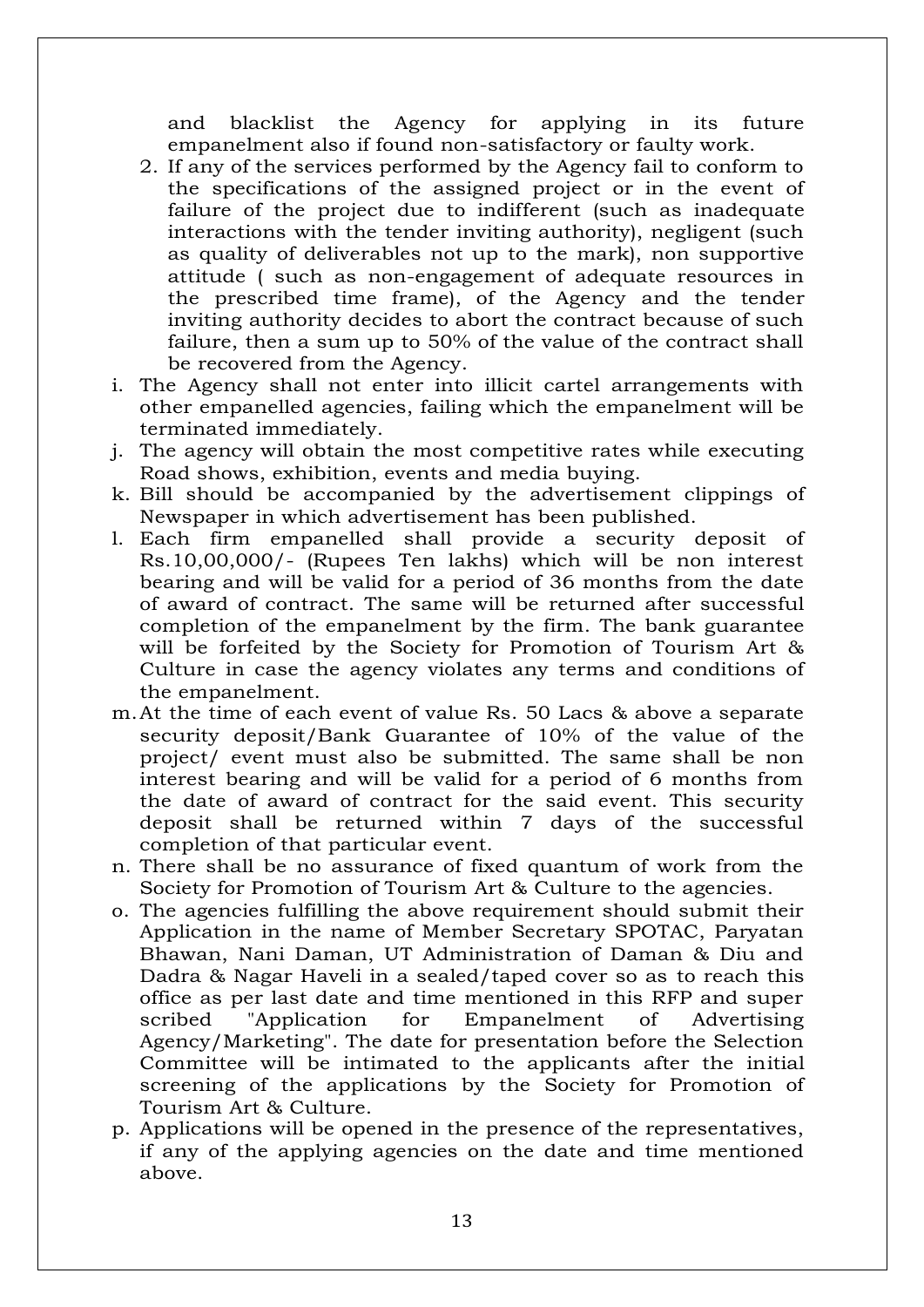- q. Acceptance of the Application will rest with the Society for Promotion of Tourism Art & Culture, DD & DNH who reserves the right to reject or partially accept any or all the Applications received without assigning any reasons. The Applications are liable to be cancelled, if any of the above conditions are not complied with. Parties participating in this empanelment process shall be deemed to have accepted all the terms and conditions of the process, unconditionally and an undertaking to this effect shall have to be given by the agency on its letterhead.
- r. RFP will be invited from the empanelled agencies for the execution of work.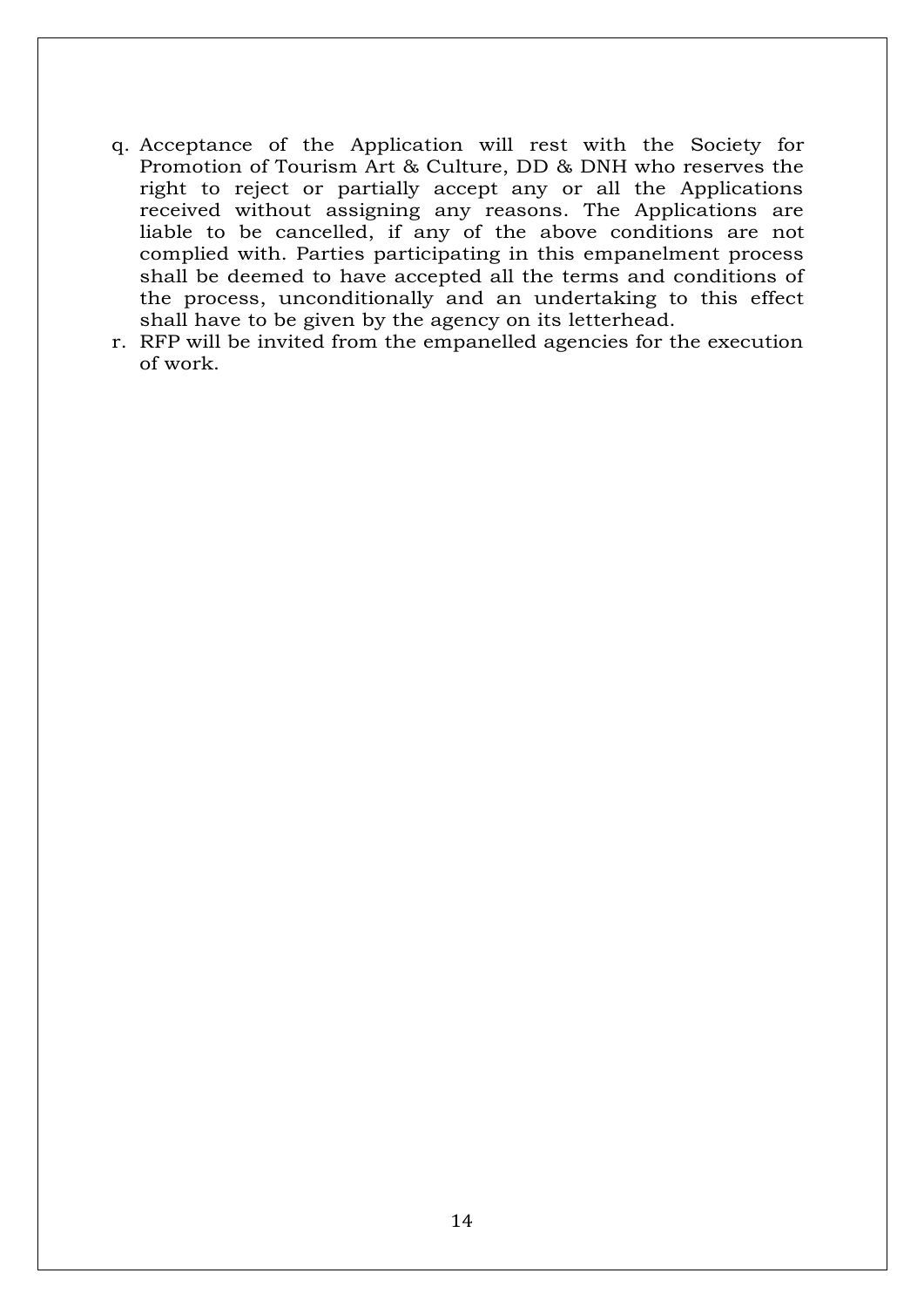#### **CHAPTER 6**

#### **SUBMISSION OF DOCUMENTS**

### **6.1 Interested Event Management cum Advertising Agencies shall submit the following mandatory documents online on [www.ddtenders.in](http://www.ddtenders.in/) as well as physical bid to the office of Society for Promotion of Tourism Art & Culture, Daman:-**

- a. Tender Fee of Rs. 2,500/- in the form of a Demand Draft drawn on any nationalized / scheduled bank in favour of The Member Secretary SPOTAC payable at Daman.
- b. EMD Fee of Rs. 3,00,000/- in the form of a Demand Draft drawn on any nationalized / scheduled bank in favour of The Member Secretary SPOTAC payable at Daman.
- c. Proof of continuous & regular existence for the last five years as per clause 4.1(b).
- d. Proof of work experience/ work orders/ work completion as required in chapter 4; minimum eligibility criteria and technical proposal.
- e. Average Annual Turnover for the last four financial years (2017- 2018, 2018-2019, 2019-2020, 2020-2021). Certificate from a chartered accountant to be submitted failing which the application for empanelment will be rejected.
- f. Turnover for the year (Rs. in crores) 2017-2018, 2018-2019, 2019-2020, 2020-2021 (Attach certificate from Chartered Accountant)
- g. Audited Balance Sheets and P&L Statement for past four financial years 2017-2018, 2018-2019, 2019-2020, 2020-2021. If a particular agency does not have audited balance sheet for the year 2020-21, then provisional balance sheet duly certified by a CA shall be accepted.
- h. Copy of Income Tax Return (ITR) of last four years (2017-2018, 2018-2019, 2019-2020, 2020-2021)
- i. Valid Company/Firm Registration Details with certificates
- j. Copy of PAN card and Service Tax Registration No. / VAT Registration Certificate/ GST Certificate.
- k. An undertaking stating that the agency has not being black listed by any Central Govt/State Govt/ PSU.
- l. A Corporate Profile of the agency.
- m.List of major campaigns run.
- n. Particulars of Empanelment of Event Management cum Advertising Agency- Enclosed as Form-I.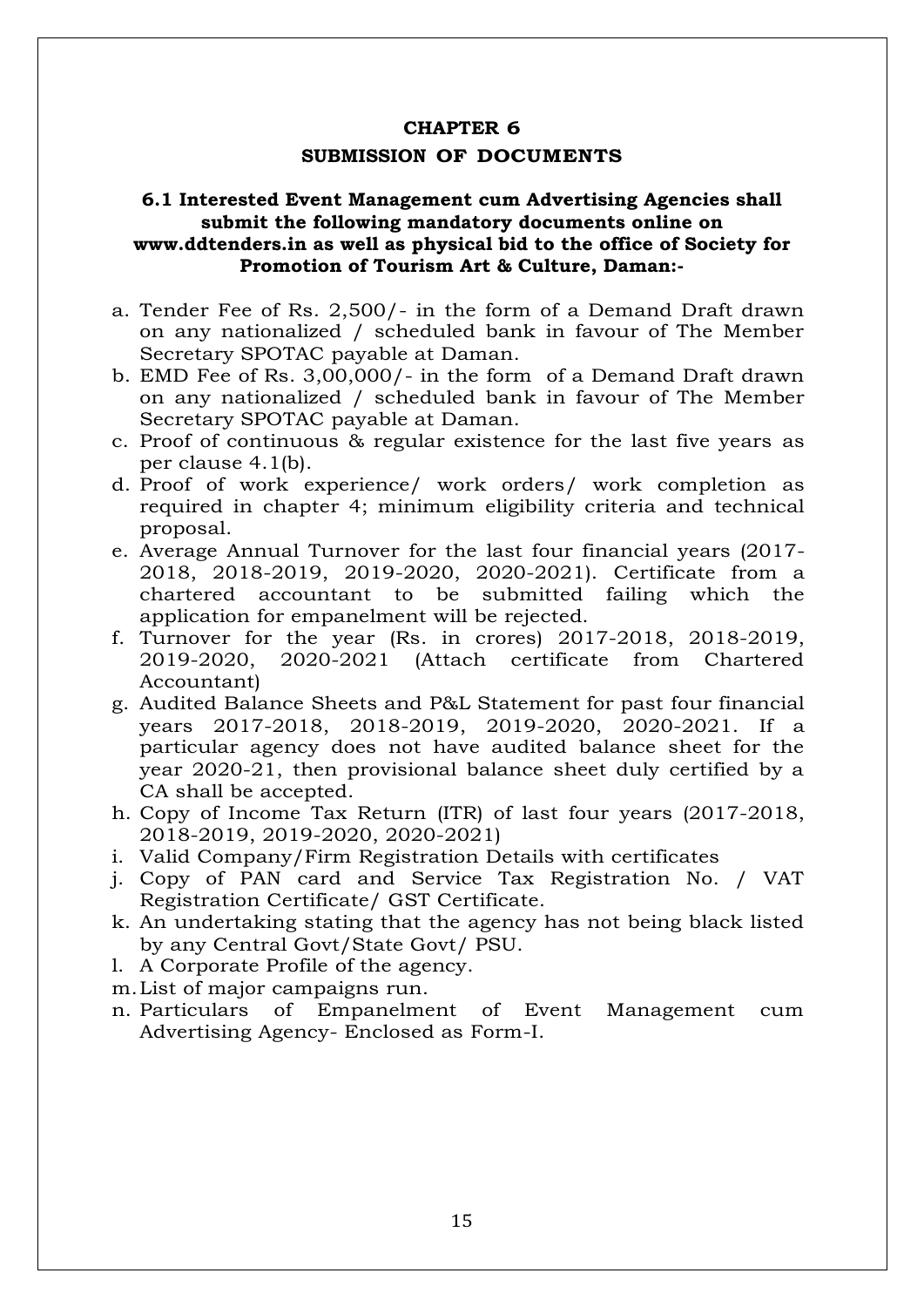#### **FORM-1**

To be filled and supporting proof to be scanned and uploaded on [www.ddtenders.in](http://www.ddtenders.in/) and also to be submitted with physical bid at the office of Society for Promotion of Tourism Art & Culture, Daman.

## **APPLICATION FOR EMPANELMENT OF EVENT MANAGEMENET CUM ADVERTISING/MARKETING AGENCIES**

(To be submitted by Event Management cum Advertising Agencies on their Letter Heads)

| 1.        | <b>NAME OF THE AGENCY:</b>          |  |
|-----------|-------------------------------------|--|
| 2.        | <b>CONTACT DETAILS:</b>             |  |
| $\bullet$ | ADDRESS:                            |  |
| $\bullet$ | TELEPHONE NUMBERS:                  |  |
|           | E-MAIL ID:                          |  |
| 3.        | NAME & DESIGNATION OF               |  |
|           | <b>CONTACT PERSON/s:</b>            |  |
|           | TELEPHONE NUMBER:                   |  |
|           | E-MAIL ID:                          |  |
| 4.        | YEAR OF ESTABLISHMENT:              |  |
|           | LEGAL STATUS OF<br><b>THE</b>       |  |
|           | EVENT MANAGEMENT CUM                |  |
|           | <b>ADVERTISING</b><br><b>AGENCY</b> |  |
| 5.        | (PROPRIETOR/PARTNERSHIP             |  |
|           | /PRIVATE / PUBLIC)                  |  |
|           | <b>ALSO</b><br><b>ENCLOSE</b>       |  |
|           | SUPPORTING DOCUMENTS                |  |
|           | <b>INFRASTRUCTURE</b>               |  |
| 6.        | <b>FACILITY AVAILABLE WITH</b>      |  |
|           | THE EVENT MANAGEMENT                |  |
|           | <b>CUM ADVERTISING AGENCY</b>       |  |
|           | <b>NO. OF EMPLOYEES</b>             |  |
|           | (GIVE DETAILS OF STAFF)             |  |
|           | <b>WHETHER</b><br>AN<br><b>ART</b>  |  |
|           | DEPARMENT EXISTS?                   |  |
|           | (GIVE DETAILS)                      |  |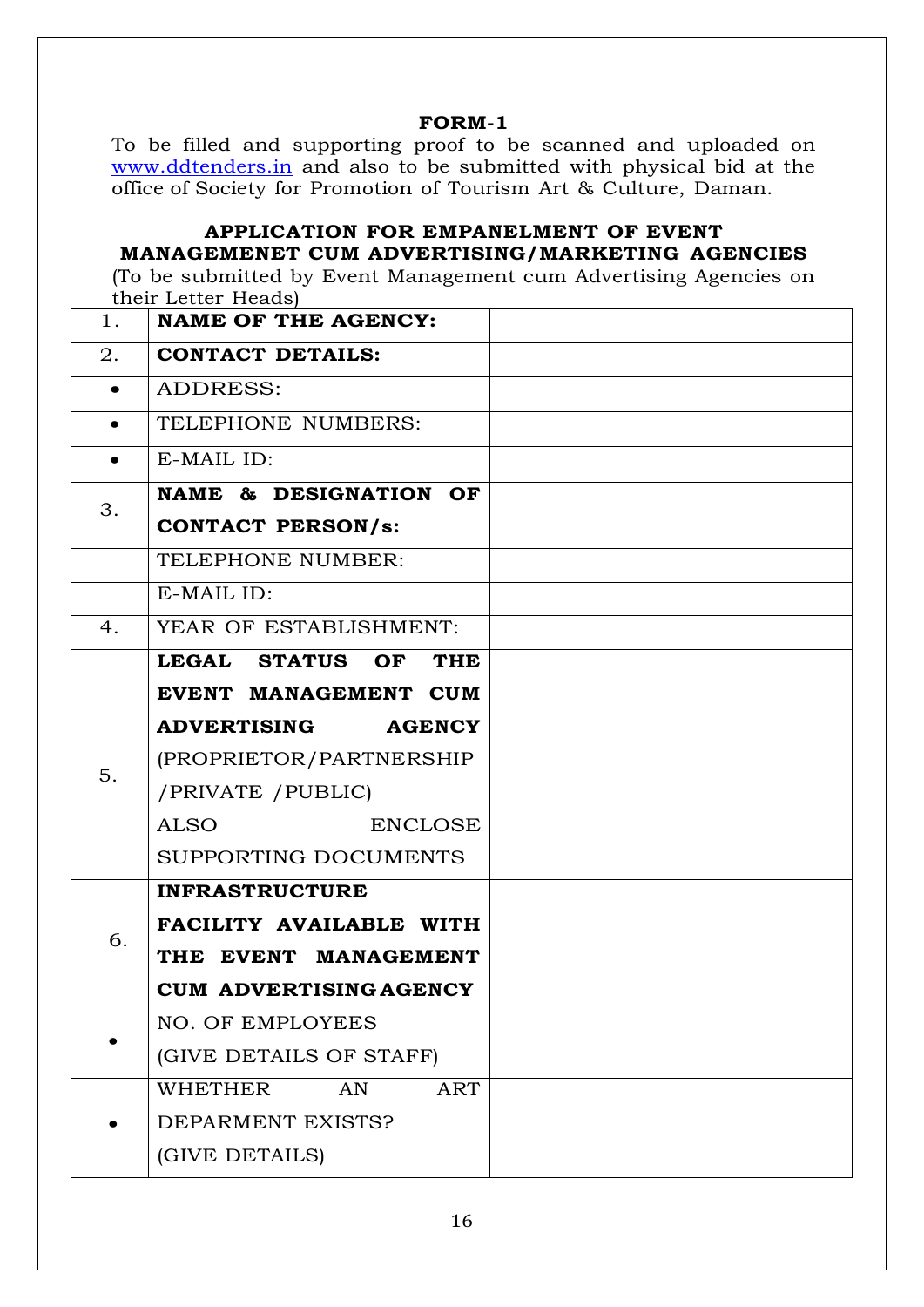|     | NO. OF CREATIVE TEAM           |  |
|-----|--------------------------------|--|
|     | <b>MEMBERS:</b>                |  |
|     | (GIVE DETAILS)                 |  |
|     | NUMBER OF MEDIA                |  |
|     | <b>EXPERTS:</b>                |  |
|     | (GIVE DETAILS)                 |  |
|     | DOES A FULL-FLEDGED            |  |
|     | STUDIO EXIST?                  |  |
|     | (GIVE DETAILS IF ANY)          |  |
|     | RECORDING FACILITIES:          |  |
|     | (GIVE DETAILS)                 |  |
|     | PRINTING FACILITY, IF TIE      |  |
|     | UP WITH ANY PRESS PLEASE       |  |
|     | STATE:-                        |  |
|     | ANY OTHER INFORMATION          |  |
|     | NAME OF<br><b>MANAGING</b>     |  |
|     |                                |  |
| 7.  | DIRECTOR, DIRECTORS            |  |
|     | <b>AND TOP MANAGEMENT</b>      |  |
|     | LIST OF CURRENT CLIENTS        |  |
| 8.  | (PUBLIC SECTORS/PRIVATE        |  |
|     | SECTORS)                       |  |
|     | LIST OF GOVERNMENT             |  |
|     | ORGANIZATIONS/ PSUS/           |  |
|     | <b>CHAMBERS OF INDUSTRY</b>    |  |
|     | <b>ASSOCIATION SERVICED IN</b> |  |
| 9.  | THE PAST YEARS                 |  |
|     | (ATTACH COPIES OF AWARD        |  |
|     | LETTERS/OTHER RELEVANT         |  |
|     | PROOF)                         |  |
|     | STATE REASONS WHY DO           |  |
| 10. | YOU THING THAT YOU ARE         |  |